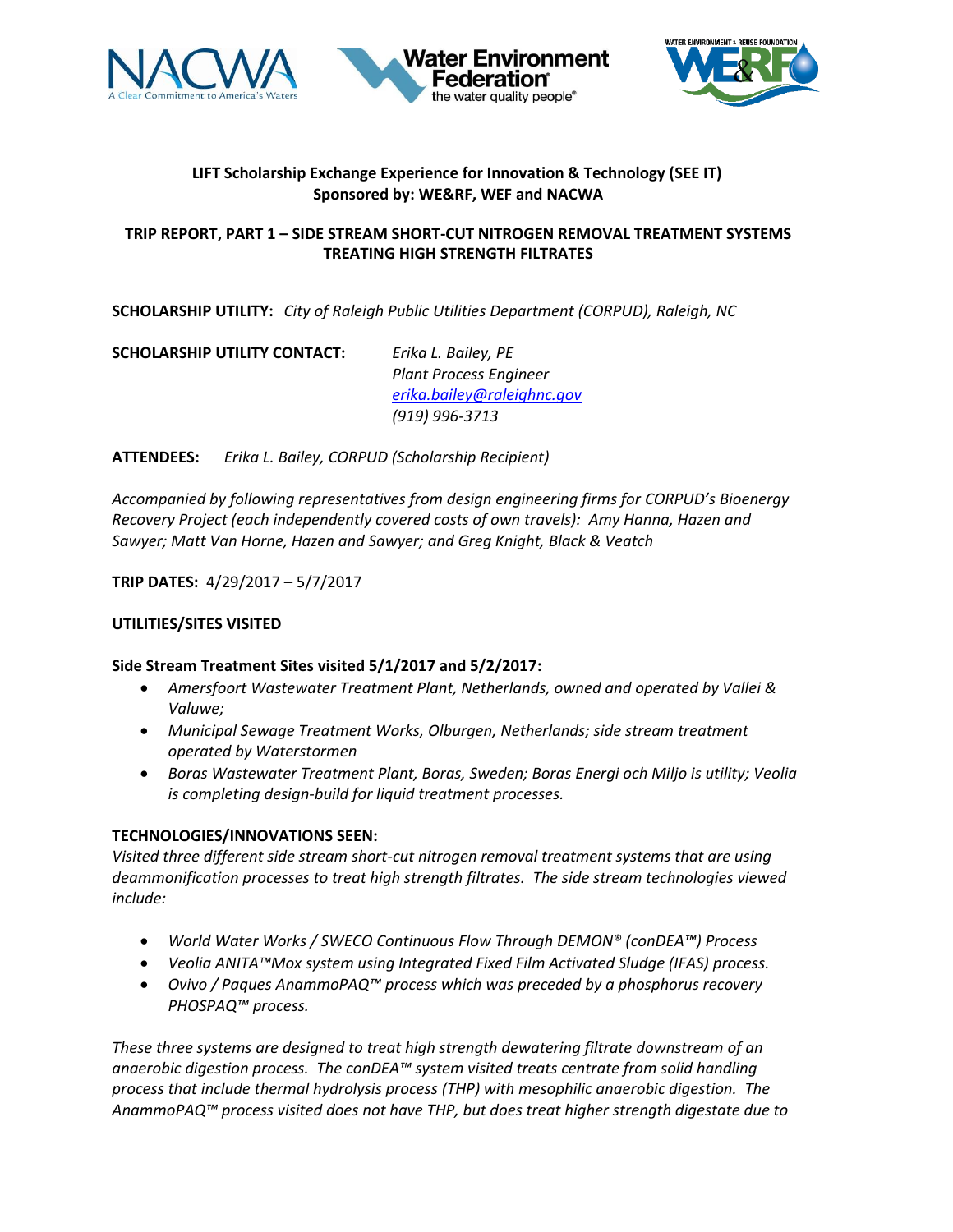





*industrial loads from potato processing facility treated at the plant with municipal wastewater. The ANITA™Mox system visited is designed to treat a combination of landfill leachate and centrate / filtrate from an anaerobic digestion process.*

**TRIP BACKGROUND and RATIONALE (250 WORDS):** *What technology did you select to visit? What is the problem you are trying to address? How did you envision the LIFT SEE IT scholarship trip helping your utility?* 

*One of the primary objectives of the LIFT SEE IT site visits was to gain hands-on knowledge of side stream short-cut nitrogen removal systems proposed for the City of Raleigh's filtrate side stream treatment system that will be constructed as part of the City's Bioenergy Recovery Project. We visited three different short-cut nitrogen removal systems that are treating high strength filtrate and are incorporating more recent process and technology enhancements that are being used for high strength filtrate applications, such as for the treatment of dewatering filtrate from a THP system. Process enhancements help to address inhibitory and increased competitive environments to annamox and ammonia oxidizing bacteria (AOB) associated with high strength filtrate. The primary objectives of visiting the side stream treatment processes were to observe systems that are similar to the systems proposed for the City's Bioenergy Recovery Project, to gain an understanding of how systems are designed, controlled, and effectively operated, and to assist with decision making for selection of a side stream treatment process to carry forward with final design. The site visits greatly assisted with understanding process control monitoring, process control strategies, and filtrate wastewater management needed to effectively operate a side stream process treating high strength filtrate. The site visits also greatly helped with gaining additional information on the advantages, disadvantages, and O&M considerations for these proposed systems to assist with design decision making for the City's Bioenergy Recovery Project.* 

**TRIP SUMMARY (1 page max. Please include 10 photos and a 1-2 minute video montage from the trip. The video does not need to be professional, however if you have the means to create a professional video feel free to do so):** *Why did you select the specific utility and technology for the visit? Based on your visit, do you think this technology/approach works for your utility? How useful was the trip in your decision making process? What were some of the trip highlights and takeaways?*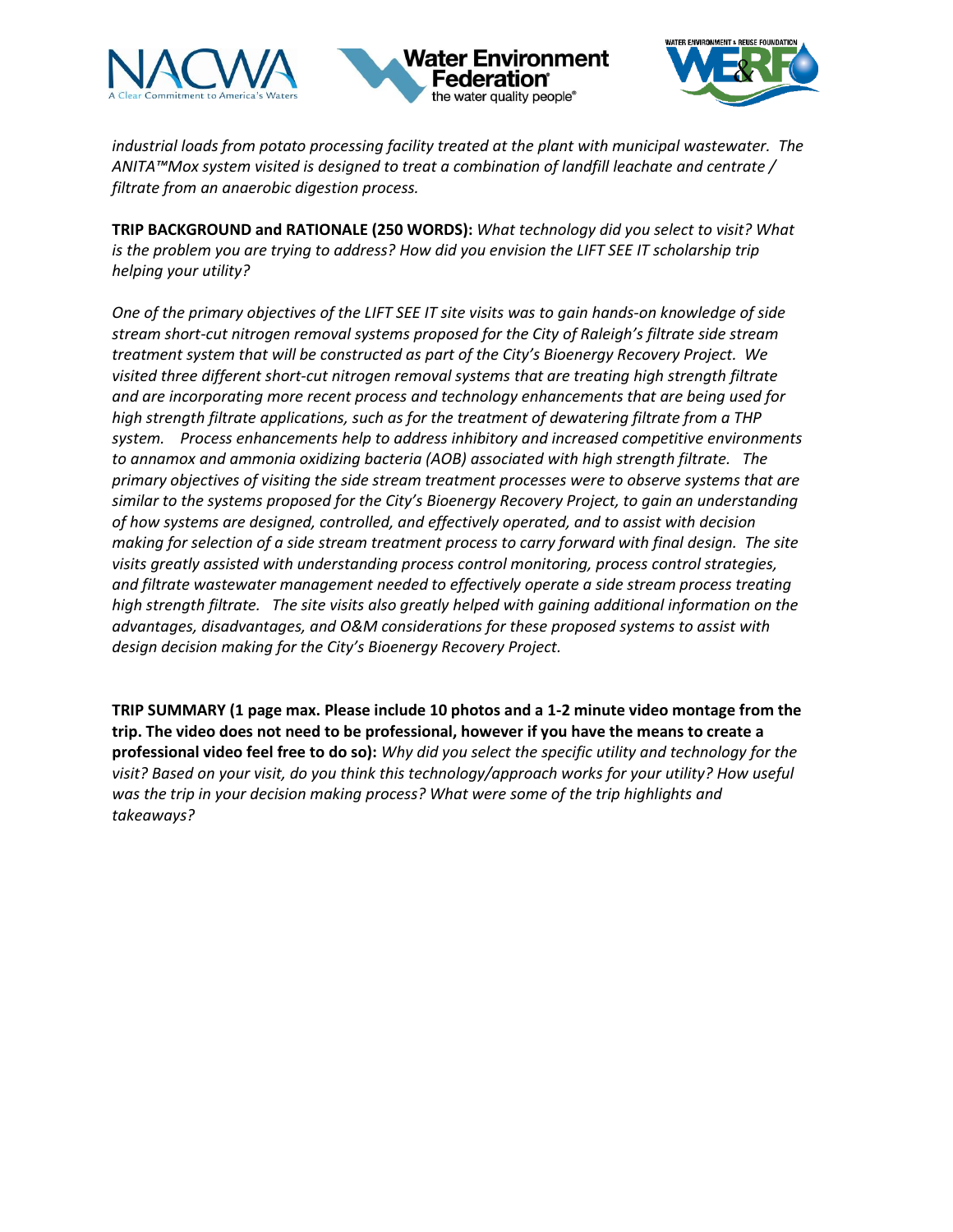





*Amersfoort Wastewater Treatment Plant, Netherlands, Flow Through DEMON® (conDEA™) Process The conDEA™ process at the Amersfoort WWTP was selected for a site visit because it is one of the short-cut nitrogen removal systems being considered for the City of Raleigh, it is treating high strength filtrate from a thermal hydrolysis + mesophilic anaerobic digestion process, and it uses flow-through activated sludge (vs. SBR) configuration, similar to that proposed for the City.* 

*The Amersfoort WWTP is designed to treat a population equivalent of 315,000 and has a biosolids processing capacity of 14,400 dry tons per year. The side stream conDEA™ process was installed in 2012 and is one of the earliest flow-through DEMON® systems. The side stream process was installed prior to the plant installing THP. As a result, it is operating above the original design ammonia-N (NH3-N) loading rate, but within an acceptable loading rate for a flow-through DEMON® system without screens (< 1 kg/m<sup>3</sup> -d). The blowers were upgraded to accommodate higher ammonia loads. The updated design conditions with THP are approximately 42 m<sup>3</sup> /hour (0.27 mgd) of flow and approximately 800 kg/day of NH3-N load (approximately 800 mg/L NH3-N).* 

*The conDEA™ process treats both pre- and post-THP dewatering filtrate. A WASSTRIP® reactor, installed as part of the THP project, is used to release biologically bound phosphorus from the primary and WAS solids upstream of the anaerobic digestion process. Filtrate from pre- and post-THP dewatering processes are treated in a phosphorus recovery process using the OSTARA® process. The effluent from the OSTARA® process is directed to the conDEA™ reactor for removal of ammonia and nitrogen. Excess VFA production from WASSTRIP® process has resulted in increased COD loads and is reportedly challenging the downstream deammonification process.* 

*The system included a small "balance" tank (< 1 hour) upstream of the conDEA™ reactor. The entire conDEA™ process is constructed with a single, circular tank. The activated sludge clarifier is located in the center of the tank and the outer ring comprises the aerated biological reactor. A cyclone separation device is utilized to capture annamox granules from the mixed liquor prior to wasting and returns the granules to the biological reactor to retain the slower growing annamox. A SALSNESS filter is installed upstream of the reactor to reduce influent TSS to the process. The plant has experienced challenges with poor capture rates in the dewatering process. The filter was not operating during the site visit and the influent TSS was very high (> 3,000 mg/L). No external micronutrients were being added. Influent temperatures were reported to typically be 20 to 22 °C with a minimum of 18 °C. On-line pH, DO, nitrite / nitrate, and NH3-N probes are installed in the reactor for on-line monitoring and control. The primary control system is pH / DO control based. pH settings are used controlling when the blowers operate and DO is used to control the speed of the blower to maintain a target DO set point (typically 0.3 mg/L). The blowers were operated around a very narrow pH control band of 0.02 pH units. The control strategy was easy to follow on the SCADA system.* 

*Key take-aways from this site visit include the following:*

- *The flow-through version system is an attractive alternative to a Sequencing Batch Reactor (SBR) option for the City's Bioenergy Recovery Project.*
- *The all-in-one tank configuration eliminates the need for a separate clarification device outside of the aeration tank, which appears to be space efficient design option.*
- *It is very important to effectively manage filtrate quality going to the deammonification process. High VFA loads and high influent TSS were negatively impacting deammonificaiton operations during the site visit.*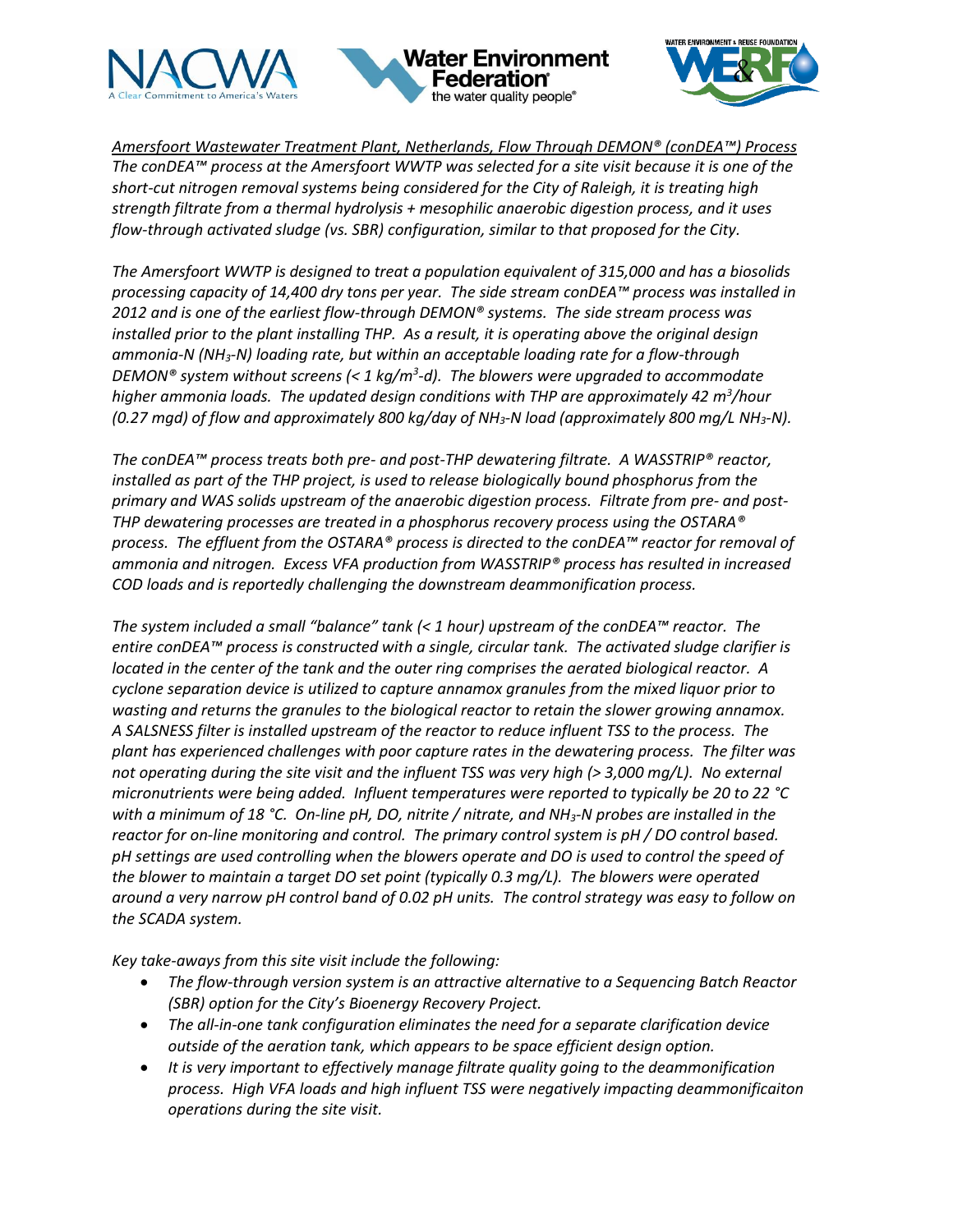





*Municipal Sewage Treatment Works, Olburgen, Netherlands, AnammoPAQTM*

*The AnammoPAQTM process is a relatively new side stream short-cut nitrogen removal treatment process offering in the United States, but it has many oversees installations. It was not one of the side stream processes recommended during the Preliminary Engineering Phase for the City's Bioenergy Recovery Project. However, there was an installation located in Olburgen, NL, that could be viewed following the site visit at Amersfoort, NL, so this site visit was added to the original LIFT SEE IT scholarship itinerary to assist with determining if this is another side stream short-cut nitrogen removal system that should be considered for the Bioenergy Recovery Project.* 

*The AnammoPAQTM is a completely granular system that operates as a single pass operation (it is not an activated sludge system with RAS). The annamox and ammonia oxidizing bacteria (AOB) coexist on the granules with the AOBs located at the outer part of the granules and the annamox located within the inner portion of the granules. The granules, typically 1 - 5 mm in diameter, are much larger in size in comparison to the granules observed in the DEMON® process.* 

*The Olburgen WWTP includes a municipal treatment facility and a separate industrial / side stream treatment facility that is privately operated. The industrial / side stream treatment facility receives potato processing waste which is pretreated in an upflow anaerobic sludge blanket (UASB) reactor. The UASB effluent and reject from the main municipal treatment facility is treated in a side stream treatment process that includes a PhospaqTM reactor which achieves phosphorus recovery via struvite precipitation through addition of magnesium oxide followed by an AnammoPAQTM process for deammonification. This facility is Paques' second oldest annamox installation and has been in operation since 2006. It is designed to treat approximately 3,360 m<sup>3</sup> /day of flow (0.89 mgd) and 1,250 kg/day of TKN (~ 400 mg/L TKN). The system typically achieves between 92 - 95% NH3-N removal. Effluent NO3-N is typically 32 mg/L (5 – 10% of NH3-N removed). The original design NH3- N loading rate is 2 kg/m<sup>3</sup> -day. Actual loading rates fluctuate between 1.2 and 2.5 kg/m<sup>3</sup> -day. The Phosphaq TM reactor significantly reduces loads to the AnammoPAQ (~ 50% soluble COD, 5 - 10% NH3-N reduction).* 

*The system included a small "balance" tank (< 1-2 hour) upstream of the side stream process. The entire AnammoPAQTM process occurs within a single, aerated rectangular tank. DO is controlled through a site-specific algorithm using a combination of NH3-N, NO2-N, pH, and DO sensors. A proprietary separation device is located within the reactor. The density of the granules are such that the majority of the granules are retained in reactor while suspended solids and non-granulated bacteria are washed out of the system through the overflow weir of the separation device. Excess granules are occasionally wasted or "sluiced" from the reactor to maintain the granule inventory.* 

*Key take-aways from this site visit include the following:*

- *The AnammoPAQTM is a relatively simple system (less equipment, no moving parts, all granules, single pass system).*
- *It was unclear how the process is controlled (how are granules formed/maintained), but the observed granules were numerous and large in size.*
- *The AnammoPAQTM control system is set up differently for each application (no standardized control system).*
- *Phosphorus pretreatment achieves significant sCOD reduction, which likely plays into the ability for the system to achieve higher NH3-N loading rates.*